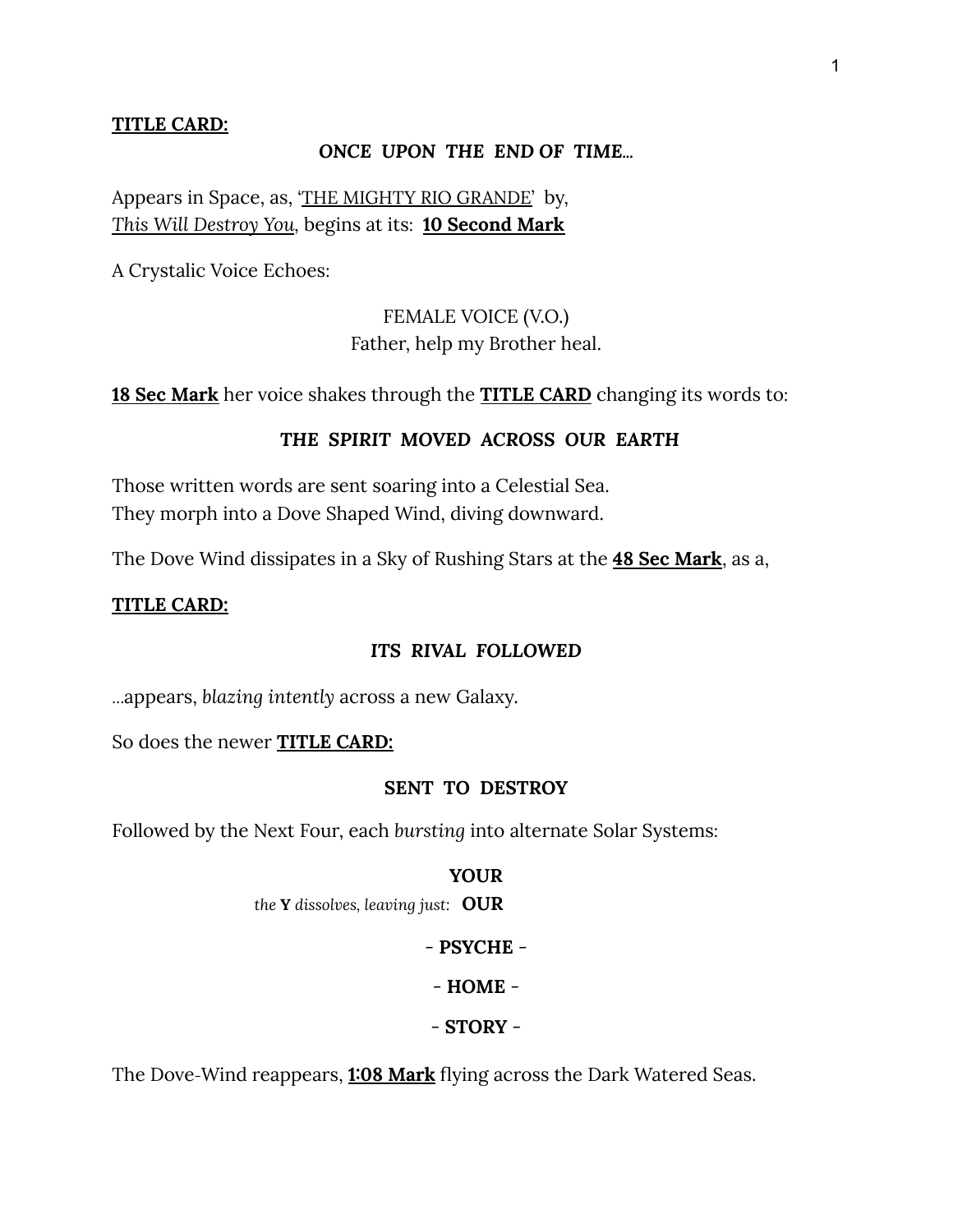#### **TITLE CARD:**

### *THE RIVAL WAS WINNING*

FEMALE VOICE (V.O.) Spirit...

A Circular Bright Light becomes visible in the Distant Sky.

**TITLE CARD:**

### *UNTIL...*

## FEMALE VOICE (V.O.) Shine on him!

*BOOM!* **1:18 Mark** the Dove *SURGES* across the water, Straight into the center of the distant Circular Light.

> The Screen Flashes Bright White. The Dove Becomes The Wind, Entering: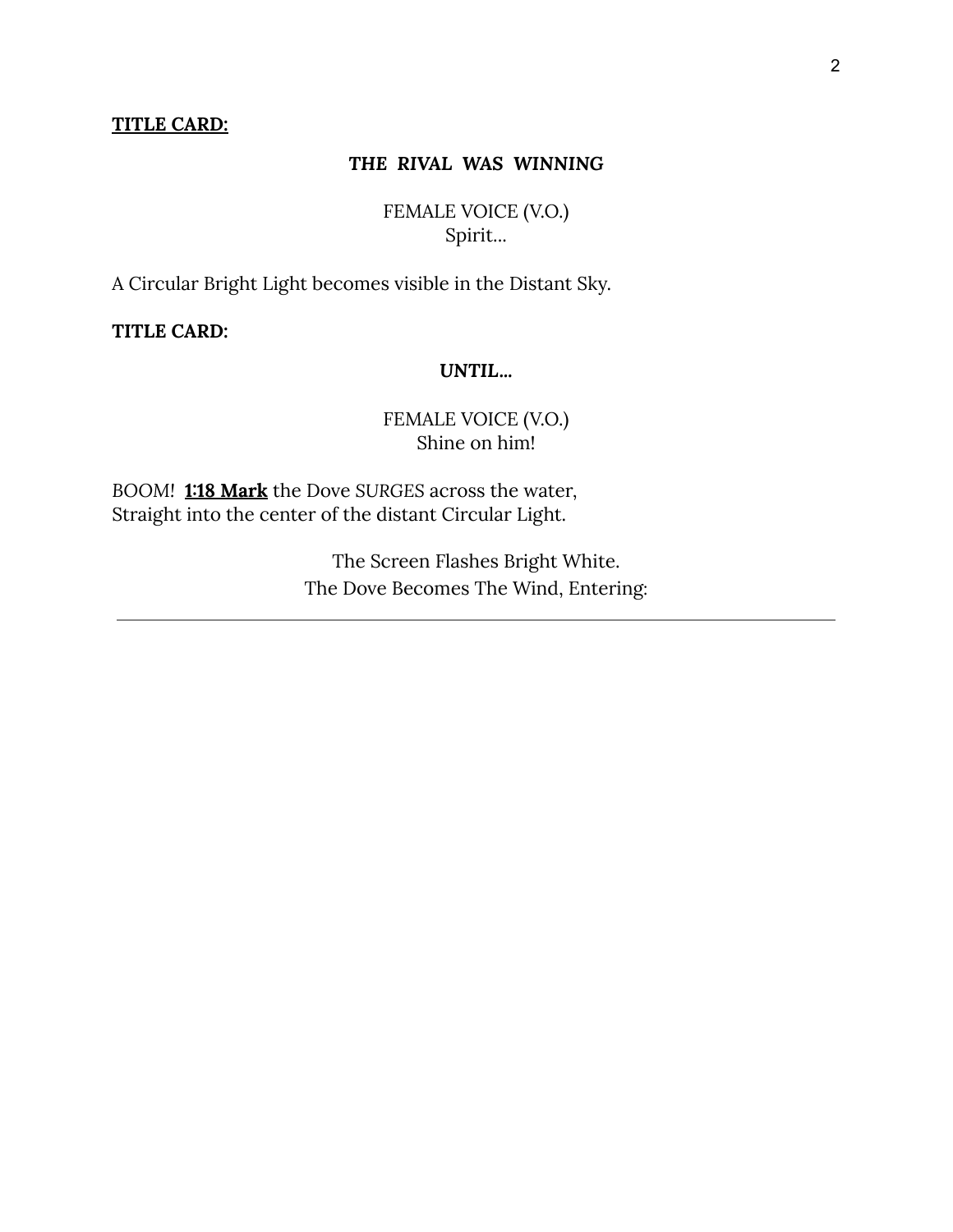## **INT. CHAPLAIN'S OFFICE - DAY**

The Mighty Rio Grande continues.

**1:18 Mark's** Drums *Thunder* the Wind through the office, in a stunning yellow hue. It spots, then shines, onto, **CHAPLAIN** *(in an answer to the request of Female Voice.)*

After drilling him, the Wind becomes unified with the air, as if it were always there. Yet since its intent is on guiding Chaplain's face to see what it wants him to, Chaplain's mug is rarely & barely visible through the entire opening sequence.

He's unaware he's covered in a gliding mist, while standing at the room's far end, in front of a bookcase, holding and looking into, a photo of a Gorgeous Someone.

His hand feels the weight of her, he places the picture on the shelf. Yet turns her face away, pushing it to the wall, underneath a photo of a City's Walls Crumbling. (Cool Rendition Of: Joshua's Battle Of Jericho ~ The City That Fell To The Sound Of Music.)

### **CHAPLAIN**

Father. Bring Purpose To This Pain. *And, make it quick this time, will Ya?*

Letting go of a burden, gives the Wind a go-ahead to ignite around him, then guide him, two steps away, in sync with the music's two Drum Beats, at the **1:35 Mark**.

Chaplain stops, standing alone, realizing… he's not. The Wind bristles past his face leading his view down to his laptop.

An Email **Highlights** to him:

Rob [<Ast.Admin@CCHospice.org>](mailto:Ast.Admin@CCHospice.org) to: Chaplain [<Chap@CCHospice.org](mailto:Chap@CCHospice.org)> re: Resident Self-Threat

Though not fully seeing Chaplain, we're visually *experiencing* what he is, and does. So as the song's 3 Cylinder Beats; **1:42 Mark** flow: *one, two, three,* down the screen, these three lines *Light Up* to him, in perfect rhythm:

> *James, Hall 5 - Room 10. Code 128: Suicide Threat. Curtain Around The Neck.*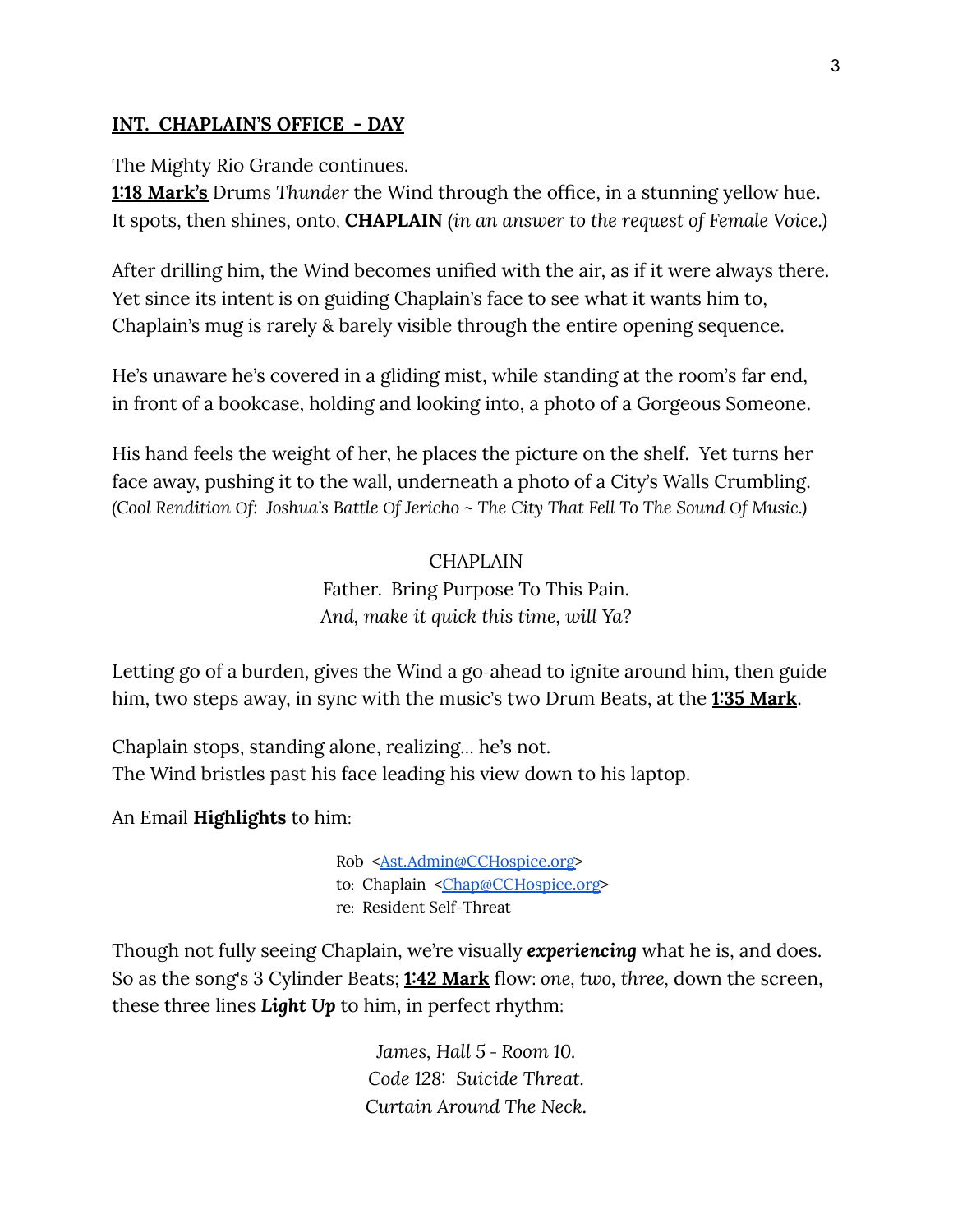As the **1:45 Mark's** Strings go smoothly up, so goes Chaplain's gaze; Wind-led, from the laptop screen to a hanging photo of himself with **JAMES**, and James' daughter, **EMILY SWIFT**, on a patch of farmland, together under a Lemon Tree.

Gliding from the pic to the room's center, reveals: Chaplain's not there. The Wind gusting down, two Drum Beats, **1:52 Mark**, finds him taking a knee.

# CHAPLAIN Give me the peace I'm about to need, To do what I'm about to do.

**2:03 Mark** Strings rising stronger, the Wind follows suit, sifting Chaplain up.

He steps to the door past a Lil' Fish Bowl with a Lil' Pet Shark: Bruce, under a set of three Hanging Ties. Yellow, Purple & White. He snags the one for Buryin'. Yellow. Chaplain wraps it on, one quick lasso, his face still covered mostly in the Wind.

> He ties it while looking up to a sign above the door: RESIDENT BIRTHDAYS TODAY: JAMES Hall 5 - Room 10

The Violin Strings really feel like they've got a somewhere for us to go, **2:20 Mark**, and so The Wind, forever guided by Music, obliges, leading Chaplain out the door.

On his way, his arm reaches right, right past a Double Framed Photo of: Top - His Parents. *Father: Confidently Peaceful. Ma: Red Hair & Might.* Bottom - A Lion & Lamb *Drawn in Fluffy Cloud Form, Together in a Blue Sky.*

Chap slaps a Small Portrait of, *'The Spirit Over The Waters'* a'la an athlete hitting a Posted Team Emblem/Mantra, charging out to their Field of Play. Welcome to his:

# **INT. HOSPICE MAIN HALL - DAY (CONTINUOUS)**

Bright Yellow dazzles past his eyes into this land of living made for the dying. A Crystal **White Orb** engulfs Chaplain's world, then is gone in a blink. An Eternal Curtain just opened, giving Chaplain a glimpse into the final show on earth.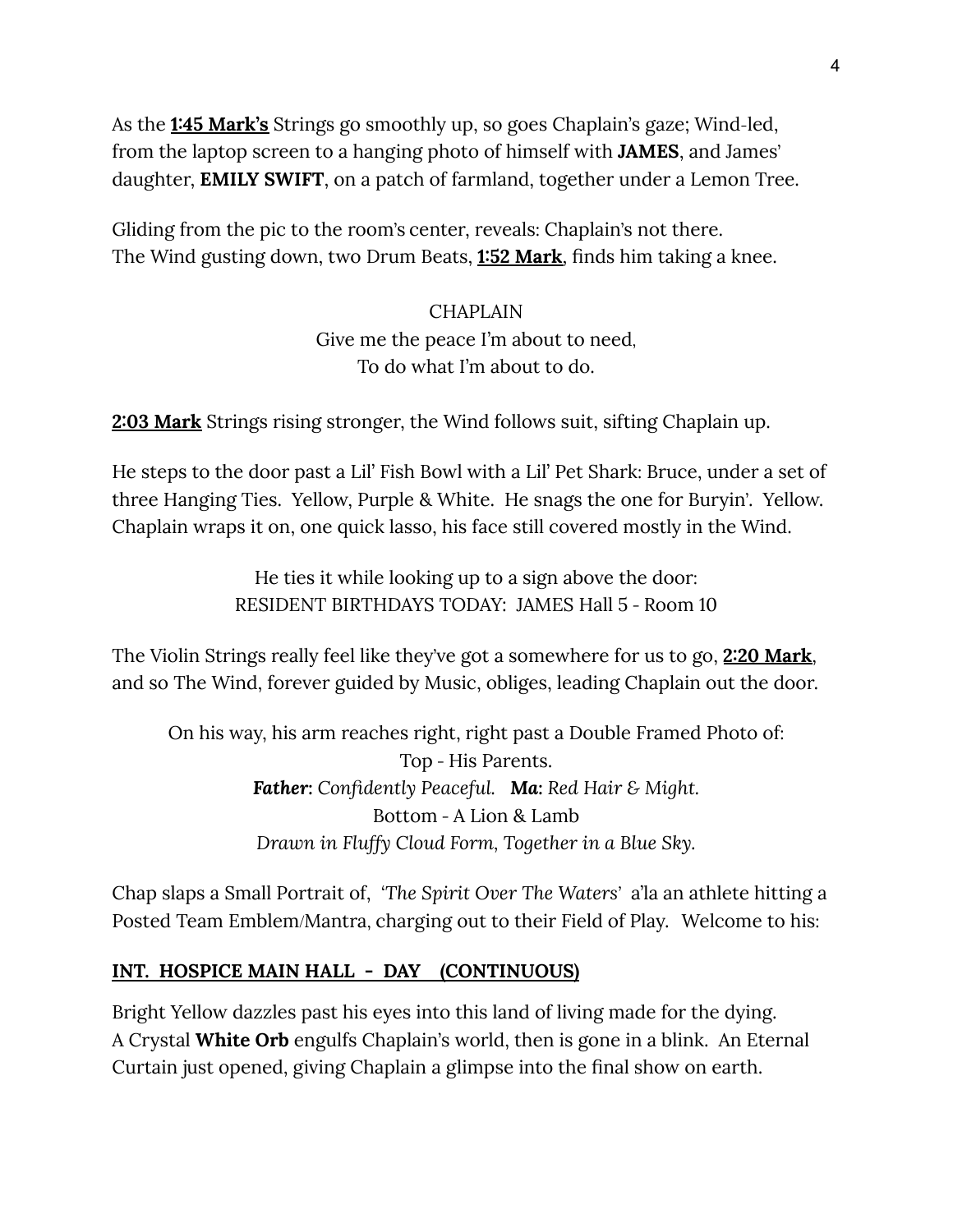Chaplain adjusts his sights like a newborn, seeing from the Rushing Wind's POV. Seeing a *FIGURE* walk gingerly to him, Chaplain gets his bearings on Dark vs Light.

The Figure takes shape. Chaplain's cool, grasping it's probably him alone seeing all things new. That, or he's lost his own grasp on reality. Either way, he handles it head on, as the head on the Figure takes form. It's a *'friendly'.* Resident: **JERNARD**.

Bigger, Stronger *(despite all his dying)* than Chaplain, Jernard clasps Chaplain's arm, with a two beat twinge at the **2:42 Mark** a Dark Shadow takes a two beat bounce from Jernard into Chaplain, draining Chaplain's energy.

Jernard's moved kindly away by CNA: **BRIAN**. Chaplain studies a grinning Jernard wondering if he's aware of what transpired…or of the Shadow Mists hovering him.

*-Every room is its own unique little world, reflecting the Resident residing in it.*

*-Each hall has a theme, this one formed for Manhattan. The Empire State Building is a section; a virtual trek in its Grand Lobby, ending up, up the overlook's Tourist Peak.*

*-Each* & *Every area a mini-wonderland designed for Memories Sparked. Some frame* the 80's, 60's the 40's; a trip for kicks on Route 66 or an Ocean's Bed Floor to explore.

What Chaplain's seeing, is that all areas have a Wind. A *formerly* invisible presence. Some, Dark. Others Yellow*(ish).* White, seems to be reserved for something, *Lofty*.

Yellow zips by Chaplain, 3 Beats along the **2:50 Mark's** 3 beats to Resident: **OPAL**, in her own Golden Hue…passin' right on by, reaching up to straighten Chaplain's tie.

# **CHAPLAIN**

# Look what you did for me.

Both ignited in positive interaction. What Chap lost via Jernard is rekindled in Opal. The 'Clicking' sound of topnotch dress shoes, introduces the incoming: **ROB.**

Swooping Chaplain away, who's in mid-smile to Opal who's also doing both. She's in a forming grouping of Residents & Staff*…* moving, somewhere together.

In flow with the musical beats, **3:07 Mark**, is Rob & Chap's pace rounding away from moving traffic, to another Facility Section: a Casa-Hall of a Spectacular Spanish Villa.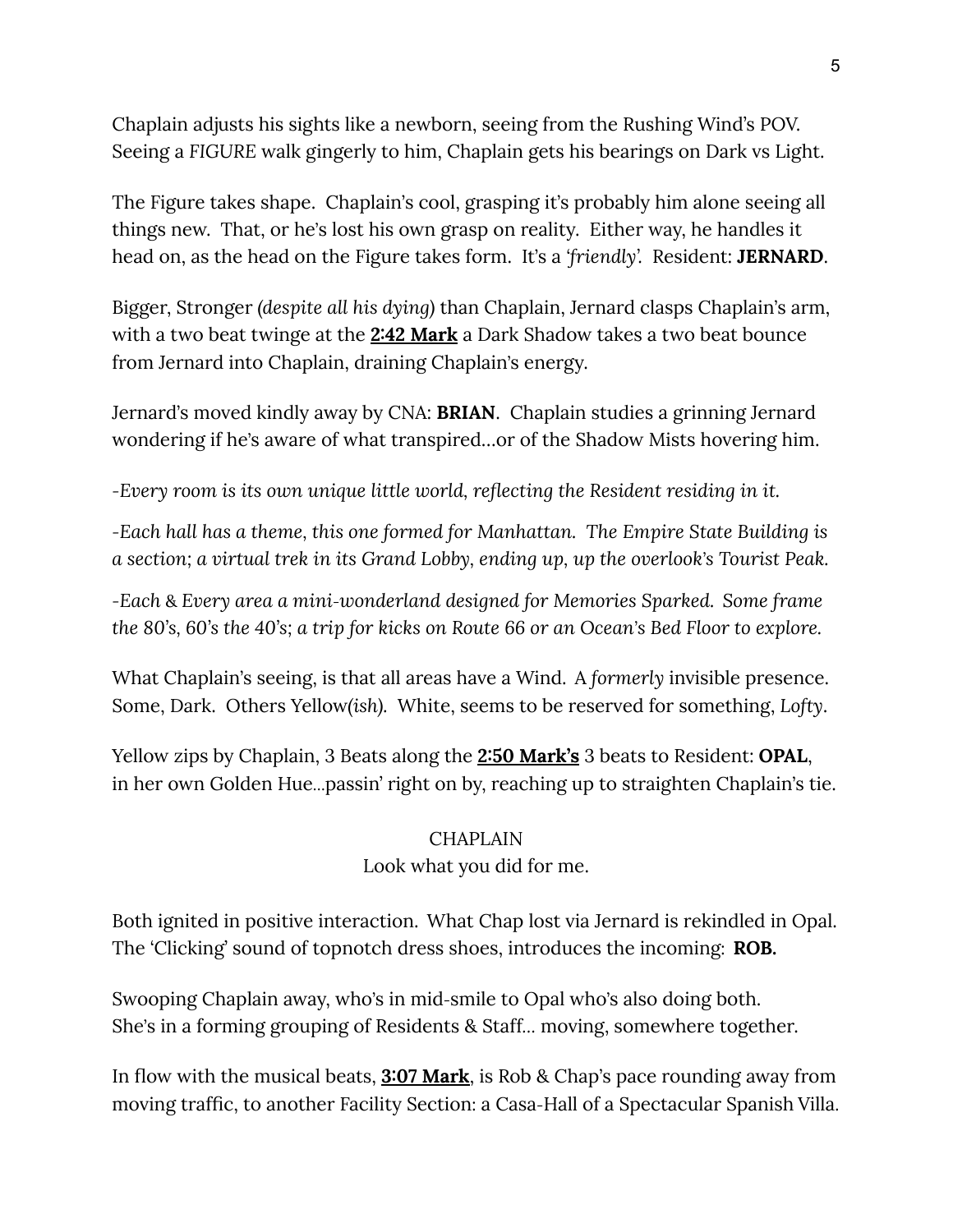#### ROB

### You read it?

## **CHAPLAIN**

### On his way now.

#### ROB

### Then allow me to cover you.

Rob swoops again, to the Nurse's Station, where MARTINEZ is perched…

### CHAPLAIN

### Good luck on that.

…she has an Eagle-Eye glaring at Chaplain, and begins to step down and out of the Station, but Rob intercepts the heat-seeking Martinez Missile, just as:

**CLARA LOU** snags/swirls the Good Chap away to the 2 Drum Thumps, **3:16 Mark**, with Martinez catching a sly, dimpled smirk from such an *innocent,* escaping Chap.

While in swirl mode, Chaplain zeroes in on the radiating face staring up at him: Clara Lou has a Purple Light about her smile, as her eyes see through him. He sees she's seeing the Other Side…she's *that* close to the end, & thrilled about it.

Chaplain follows her glistening eyes around the room, realizing he's getting a glimpse of what she's seeing; the Movement of the Spirit connecting light onto others, via a semi-visible Wind. This Wind itself, as always, guided by the Music.

As that music heightens in magnificence, he also realizes what's really occurring: Clara Lou, the Current Conduit is being willfully utilized to pull him *back* into traffic.

Chaplain stands out from the Crowd of Hospice Residents & Staff who move in one direction toward double doors, hall's end. He gets it, this is not a herd. It's a Flock. One of whom has wandered*…*

**SHIRLEY**, stands alone, staring into an offset room where a Piano sets untended. Chaplain moves from the flow to her, but is blocked gently by the Passing Wind.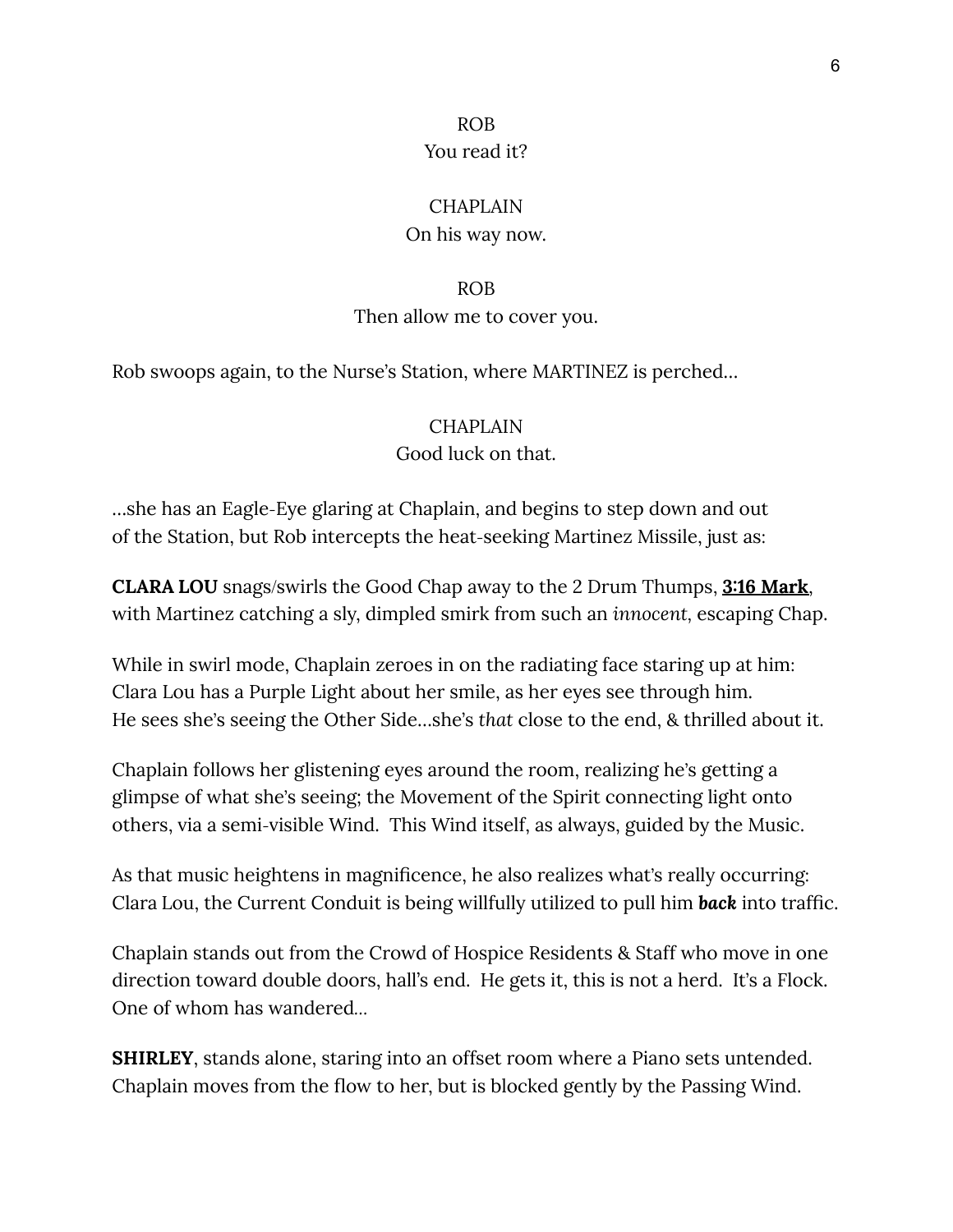He notes the same Dark Forms around her, that hovered Jernard. At the **3:33 Mark** the Wind gusts his view to the song's 2 Beats, across the hall to:

**WENDY**, illuminating light. His View streams to her, following her glide as she moves like a Butterfly without even trying. Wendy Shines. And that Shine drops onto 3 **PEOPLE** she passes following the **3:40 Mark's** 3 Synchronizing Cymbals.

She takes in the same Yellow Haze he first encountered in his office, into a pitch black room. Resident: **SHAUN**'**s** eyes openly stare out as daggers onto Chaplain.

Standing Hall Center, Chaplain studies inside, seeing: Shaun is a man in pain. The **3:50 Mark's** 2 Drum Beats sound haunting over Shaun's near Skeleton sight, as he glares at Chaplain from the Darkness of the room Wendy disappeared into.

**DR. CHAMBERS** exits the opposite side of Shaun's door that Wendy entered. Chaplain does not like this man. And he's got the heated glare to prove it. Chambers is absolutely covered in Dark Clouds that aren't just hovering*…*latched in.

Chaplain's flare fully fires seeing into a Black Mist entering past Dr. Chambers. The 3 Harsh Beats at the **3:57 Mark** follow the entrance of: **BAKER SNOW**.

Vicious Incarnate. Doing as Manipulators do; stays hidden behind another person. Yet a visible tension between Chaplain & Baker is realized in their opposing Winds.

Chaplain catches Baker's vile gaze lasering him in the **4:02 Mark's** Stinging String. Chap fires back bold, his eyes a force, connecting to the **4:04 Mark's** String upgrade.

Intensity drives their duel yet the Wind guides Chaplain's cool. He keeps it, stepping within **4:07 Mark's** 2 Beats over to the doorway of: *Room 5 - Hall 10.* **JAMES SWIFT**.

## **INT. JAMES' ROOM - DAY**

The Room Is Virtual Reality: Cracking Campfire in a darkly designed Country Cabin. James, paralyzed in bed, squirms beneath pics of himself in the woods: A Hunter. **4:10 Mark** Chaplain's gaze matching the musical intensity surveys the room's dark, then glaring down at James who's trapped in a *'cozy'* coffin. Chaplain's on the hunt.

James, a snake trying to get out of his own skin, coiled atop the covers, breathes a whisper as Chaplain's POV slides over to James'. Their POVs connect. Then meld.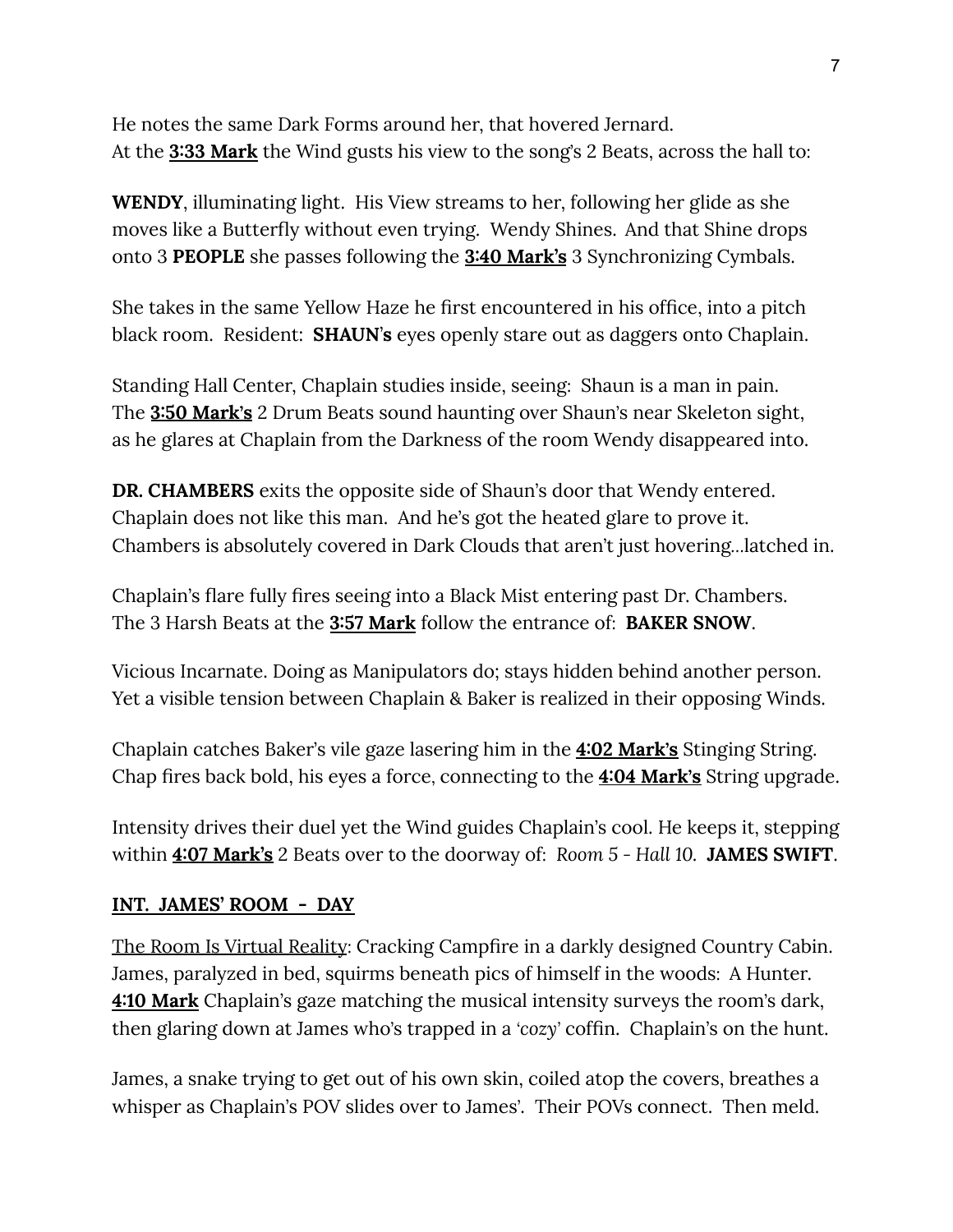Switching to then sending James' POV right back up to Chaplain standing outlined in dark in the door, follows the **4:14 Mark's** 3 Drum Beats in 3 waves with the Wind.

Whatever James' whispered prayer was, is delivered across Chaplain's cheek. Wind moves his tie again out of place, redirecting his gaze & face as Chap whispers back:

# **CHAPLAIN** I love you.

Slipping from the doorway silhouette back to the Main Hall, the Wind drills Chap's other cheek, intentionally, keeping him from clamping on again to Baker's purview.

This leading him away from the main entrance of wherever the Resident Flock is moving to, directly up to the side door. **4:24 Mark's** Full Crescendo; final 2 Beats, Chaplain sees his reflection in the double door pane. He adjusts his tie to Beat 1, and shoves open the doors to Beat 2, the final note. He's entered into*…*

# **INT. HOSPICE CHAPEL - DAY 4:26-4:52 Mark**

The Music settles like an avalanche running out of mountain. The tempo falls, a POV soars up: *The Wind…* Behind Chaplain, rushing up'n over in a Mist of Crystal White engulfing this room. *WHOOSH to his left…* a sliver of a Wing zips past, and up, then *…to his right WHOOSH* They're lifting, and blanketing, a Spirit's Covering over the: Resident/Staff-Flock, who move in tandem up an aisle, 2-by-2.

Wind POV reaches the ceiling, and reverses seamlessly. Swooping back, seeing clearly the peeps Chaplain loves but couldn't make out in the haze:

**MUDBUG** moving along in his motorized scooter, decked in full Naval Uniform. **WILMA** with a walker, gingerly guided by Opal.

**ELISE** escorted in a wheelchair*…*her face, *as had been with Chaplain,* isn't revealed. Each spotlighted among the rest, as all take a spot or seat along the aisles.

Wind's POV coming down past them offers the first full look on Chaplain. Standing offset the group, he's all smiles seeing his Crew gather, together. His sights adjusted to a new reality of catching glimpses of the Spiritual Side.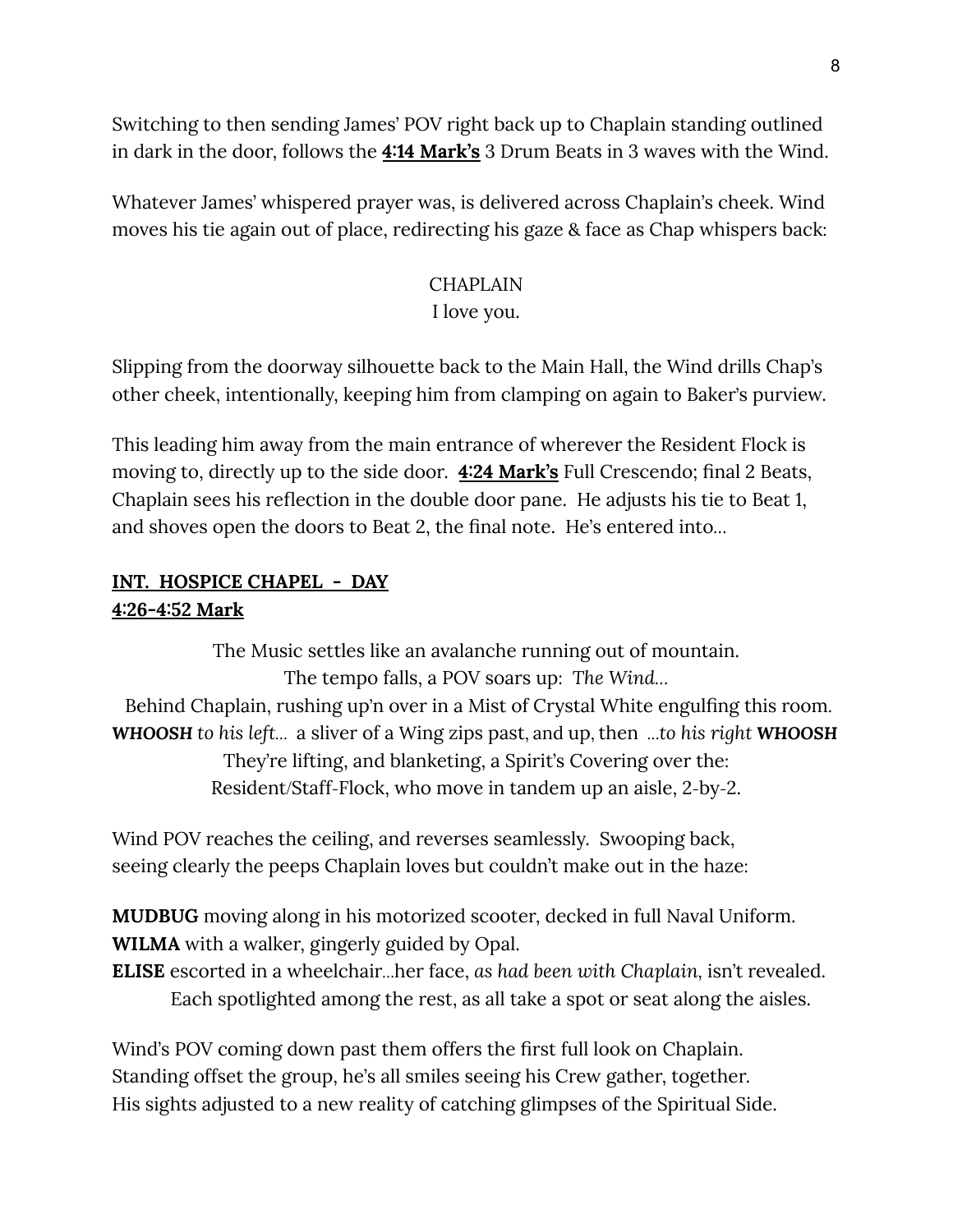And this room, is pure. A Sanctuary. Not the place*…* the people. All who've entered in are clean. Chaplain's poised and in his element.

The Wind flows by Chaplain's face, **4:53 Mark** sending his eyes back to see: **5:00 Mark**, **PARMENTER**, the room's strong presence of love and leadership. His look *alone* feeds Chaplain fortitude; their connection unbreakable in this Wind.

Standing in at his side is Martinez & Rob. Martinez still not thrilled, but they're on Team Chaplain, and the moment is about support. Chap's grateful, and empowered.

To Parmenter's left enters **KENDRA**, in all her lovely corrupt; a shadow hovers her shoulder. Chaplain sees the shadow scatter when getting too close to Parmenter.

Then from a Darkness, comes Baker. His Cloud is Firm. Active, yet Smooth. As he did with the Dr., Baker stays concealed behind Kendra, away from Parmenter.

Chaplain glares again but instantly re-directs it to Parmenter. FRUSTRATION -*into-* CONFUSION -*into-* REBELLION 'He'll destroy the room's purity' **You** let this monster in?' Cole then, watch this...'

Chaplain's back on clock. He heads off straightaway to the end of the aisle his Resident Friends just finished walking down. He stops, and turns.

**MILDRED**, a force, forces her presence, rolling in forward, halting Chaplain's ire. The Wind rushes like torpedoes by each wheelchair wheel, propelling her his way.

Her mouth barely moves, yet her words heard succinct, traveling to him in their connected Wind*…* a wireless earbud in sync with her phone *(not a created product)* articulates her shaky voice clearly into Chaplain's also synched earbud.

Parkinson's onset has her head also shake, but her eyes lock in fierce to Chaplain's.

MILDRED Whatever you're about to do, don't make it about you.

Chaplain's face says he appreciates her sage, but his gaze slides back to Baker.

MILDRED (CONT'D) Sharpen your mind Chaplain. I'll take care of him.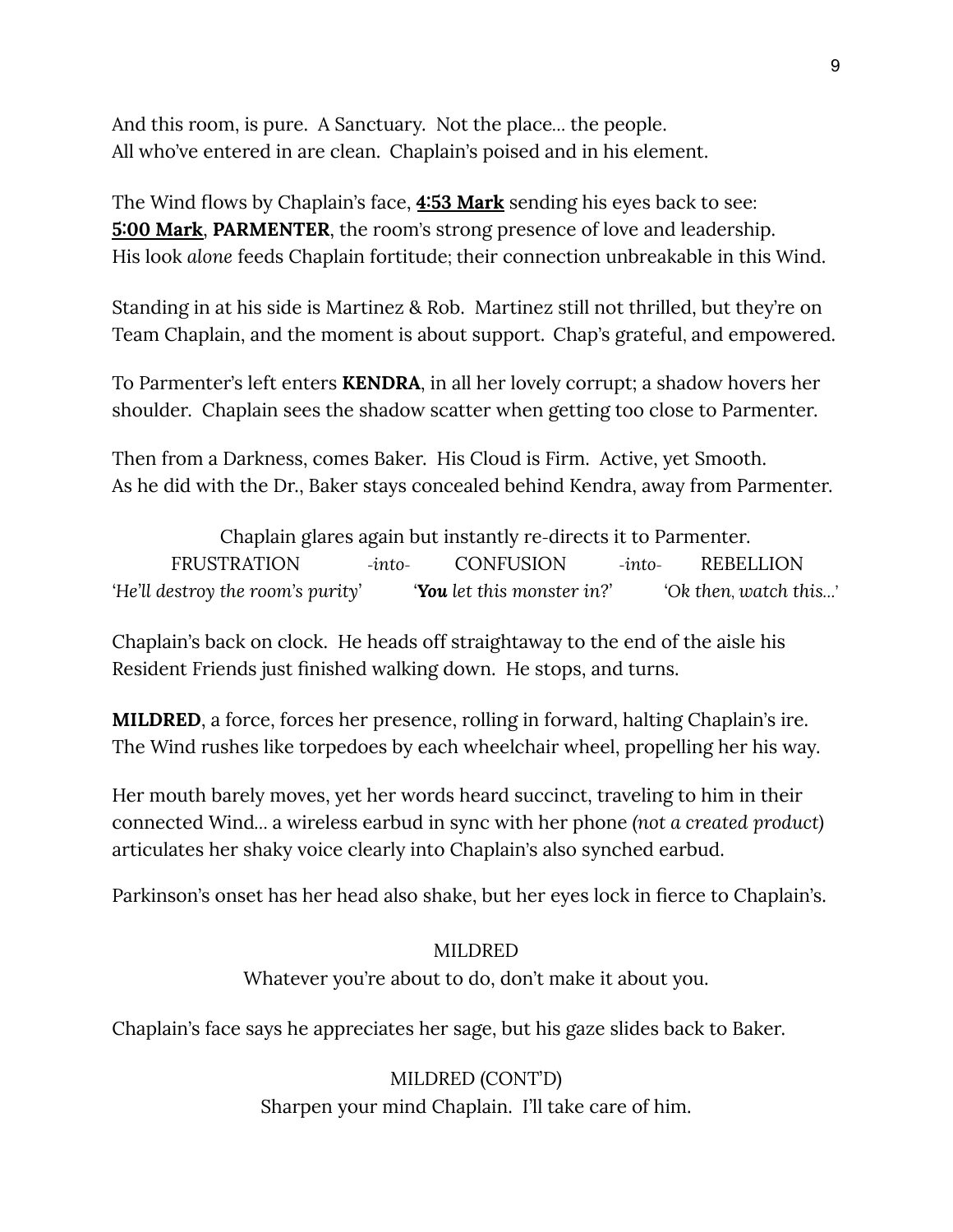Chaplain turns to see Mildred pointing to the aisles of People.

MILDRED (CONT'D) You go care for them.

# **CHAPLAIN** Noggin's solid Mildred. Heart ain't.

# MILDRED Isn't. And hush, you're fine*…*

She aims her pointing finger up. Skyward. Chaplain, the same.

## MILDRED (CONT'D)

He's got you. *Now go on, git!*

He smirks, Mildred doesn't; all business now. Chaplain heads off. Entering the aisle reveals, up ahead, a Casket. As Chaplain moves by his seated friends he's absorbing the energy of the crowd.

A tug at his arm: Wilma's warmth softens him. Opal seated next to her, still gleaming, gives a smiling wave up to him. Chaplain chuckles. Then the Wind brushes his face, left, where he sees:

*Elise.* Encapsulated by a grainy light, making her facial bruises hard to make out. Her not fully-seen eyes look up, as Chaplain kneels next to her.

He's taken in by the uniqueness of her aura; Dark Mists attempt to snap into her growing light. Her exhale takes everything from her. Chaplain's seeing her breathe in strength, then sees it deflate, post breath. Curious. So much to discover, but*…*

He's pulled away*…* a tug back to the aisle's other side. He rises and smiles down to: **ETHEL**. Extreme sadness envelopes her. Chaplain sees a bubble of memories rise from her: *The Country Home. Her Family. Husband.* Appear perfect in her mind's eye, then vanish, revealing her alone, in her small hospice room. Staring at a wall.

She squeezes Chaplain's forearm. Her deep sadness draining him physically.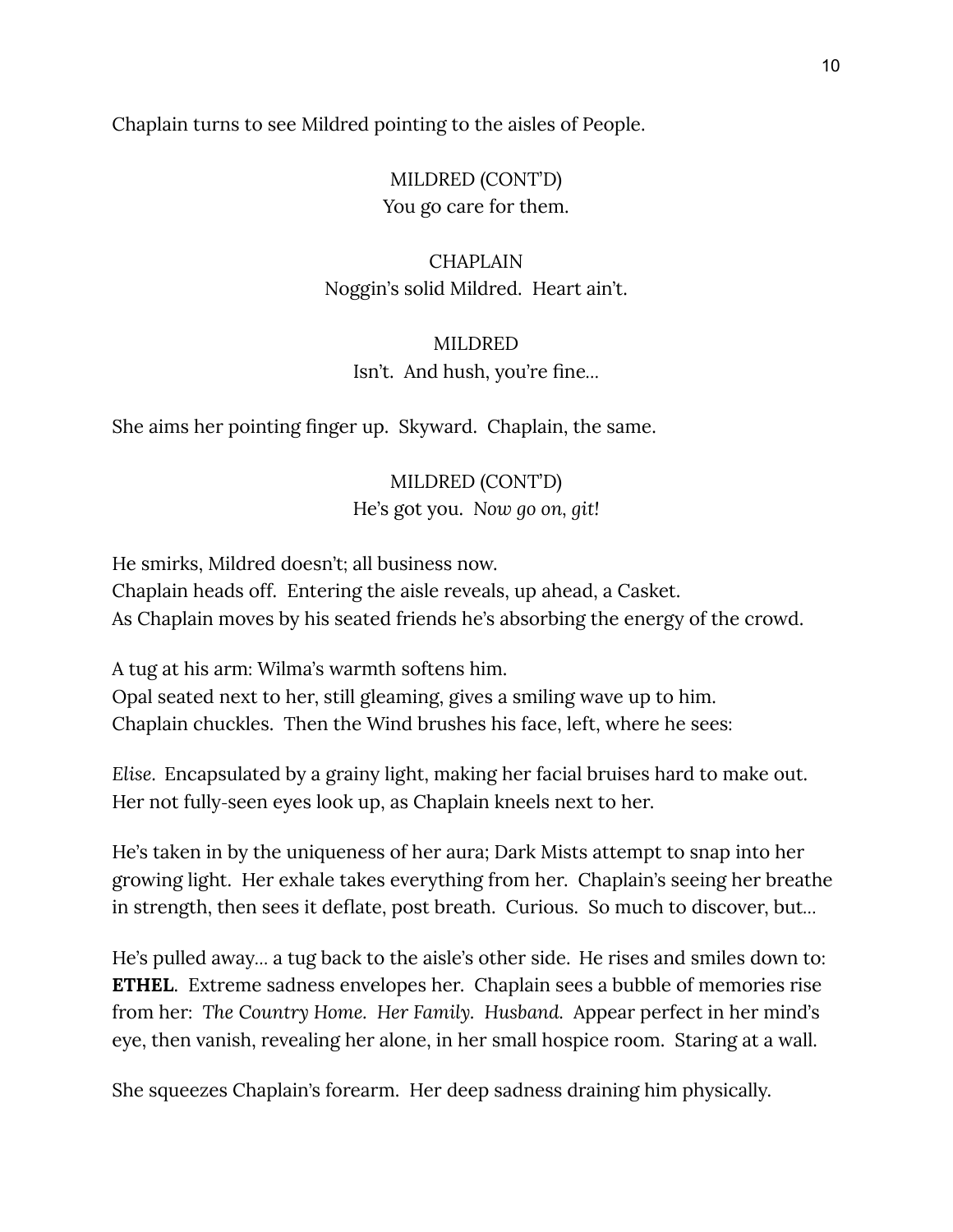His eyes look into hers with convincing love, and strength, offering her a care she's too depressed to accept. Chaplain's other arm is taken hold of*…*

Mudbug. *Lieutenant,* Mudbug. His Billion Dollar Smile snaps Chap positively back. Mudbug knows what he's doing. He winks to Chap, and nods him on, Casket-ward.

Grateful, and now refueled, Chaplain slides into the end seat, Row 1. Right next to **FRAN & DAN. 6:42 Mark.**

## CHAPLAIN

How ya holdin' up?

## FRAN

My father's in a casket and our Chaplain's late for the eulogy.

DAN

Which part of that is a surprise?

## **CHAPLAIN**

Exactly. Don't drain the tank on cars we knew would crash. Let's focus on our forward.

All three look forward to **HAROLD**, in his Casket.

FRAN

I know this has been coming for months, but you never*…* just, it's been a heavy day.

Chaplain looks subtly around the air, with a *'you ain*'*t kiddin'* expression.

## DAN

Yeah, thanks*… Harold.*

Brevity. All three laugh, together.

**CHAPLAIN** *So…* how ya holdin' up?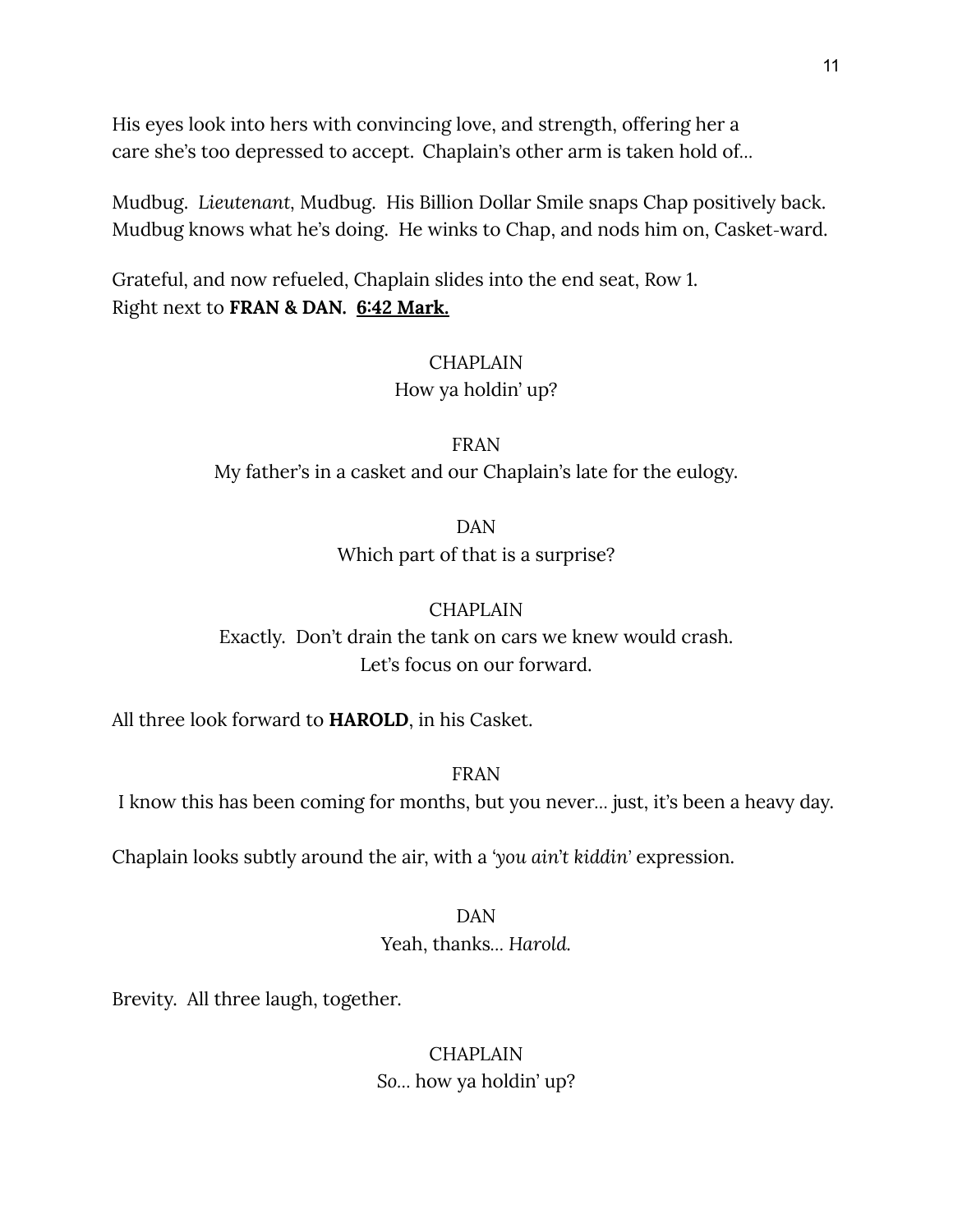Said at the **6:59 Mark.** Its music shift shifts the scene.

### FRAN

Dad's life was his message. I'll feel better once you put the exclamation point on it for us.

### DAN

## Yeah, get up there and earn your space!

Chaplain nods and heads on up.

Passing the Casket he sees Harold, but is unaware a cloud of *YOUNGER HAROLD* rises from it in **full joy**, morphing into a bright **White Orb**, before vanishing.

Chaplain takes the stage.

Gets his footing, looks down to Harold, then out to the seated crowd. **7:31 Mark:**

# CHAPLAIN Guess I'll get us started since, **7:33 Mark** I'm the one standin'.

**7:35 Mark** transitions the music intensely, reflected in Chaplain's igniting energy.

## CHAPLAIN

When we heard Harold standing strong in these halls, saying *'The end is comin'',* Guess a lot of us just thought he was talkin' about himself.

Chalain chuckles at his own joke. Crowd stays not fully seen, until *he* hits a groove.

## CHAPLAIN (CONT'D)

Clearly that was a, fairly accurate assessment, but I've got in on Good Authority, Harold was discussin' something *far* cooler and *way* more substantial than *self.* But why take his word for the Word? 'Cuz our Pal Harold, was a man of *prayer.*

**8:08 Mark** the Musical Thump creates a Wind Gust, Chap's suit jacket moves in it, revealing a Belt-Bible Holster. His hand clasps its top, his eyes lock on the Crowd.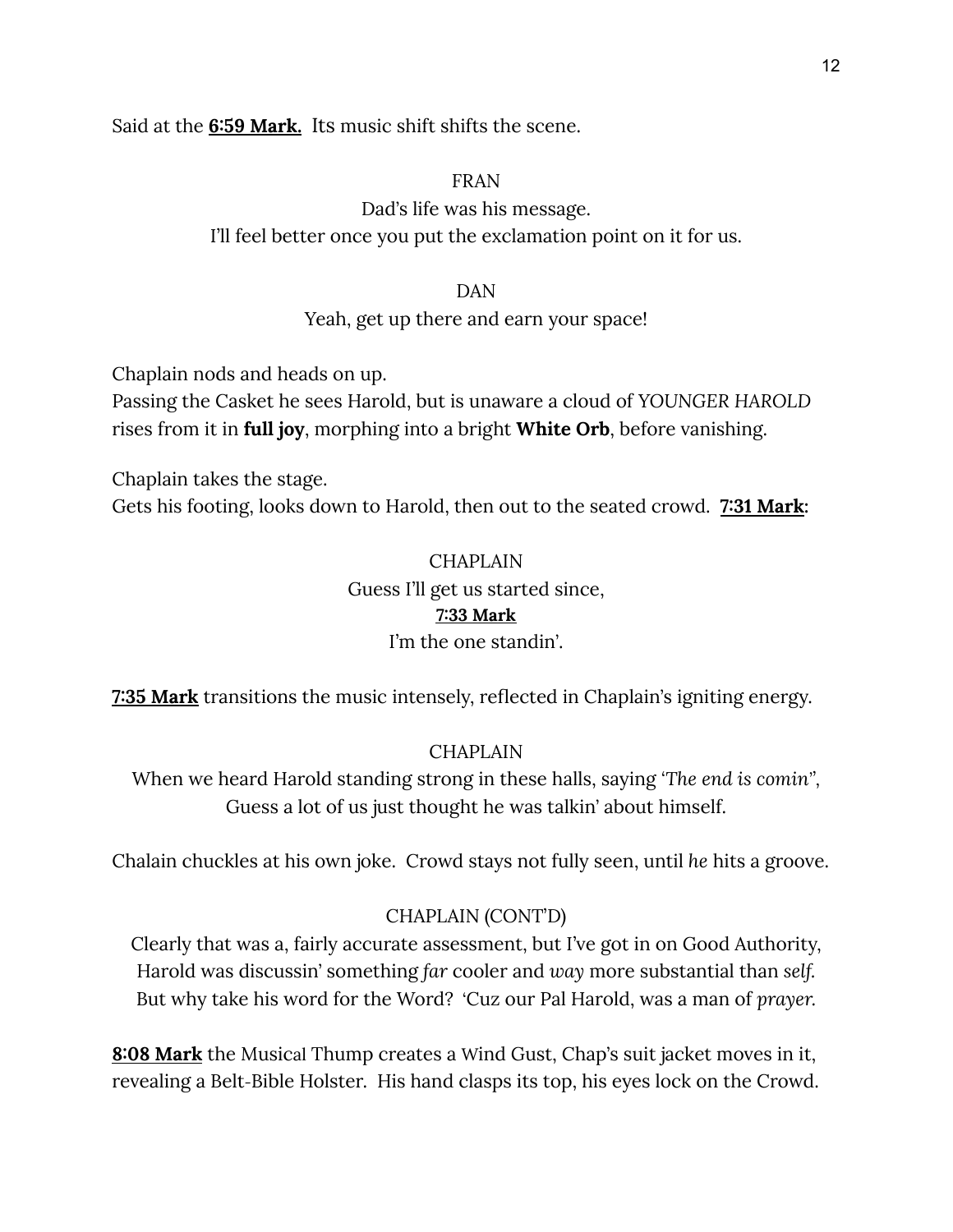## CHAPLAIN (CONT'D)

If we believe Prayer changes things on earth, how much more effective will those Petitions be when we're that much closer to the Real Deal, where Harold is now?

The Collective Group echoing his energy build as the room itself is… *swaying?*

## CHAPLAIN (CONT'D)

If we believe Prayer works at *all*, that means we believe what Harold believes and practiced: Prayer don't require a ritual. No ceremony, building, church or temple to activate it. It's basic communication. This kinda conveyance simply involves breath. And that's when it gets Majestic, *'*cuz our breath, is connected to The Wind.

*Boom!* **8:43 Mark** Rocket Launched! It's all about the room. Chaplain's words *are* vital echoes that construct a fortress around the Crowd, *but* it's more than viewing it's *experiencing* the Crowd's healing & filling that makes each moment: *Interactive*.

Their energy fuels him, there's a living power in the presence of their connectivity. That dynamism turns The Wind into a full on Bull in this Spirit's shop.

*-Home Audience experience of this Euphoria On Screen, is as if they*'*re in the room.*

## CHAPLAIN (CONT'D)

So why would any fear exist in you? It can't, not *in* you. Only *around* you. Ya believe in prayer's power but lasso in fear, why? 'Cuz lookin' at Harold, you think you see a mirror? That ain't truth. Harold ain't restin' in peace he's rockin' new digs. Because he believed…in New Strength.

Chaplain sees Parmenter's Eagle Eyes dissecting his maneuvers. Chaplain's not sure if Parmenter's seeing the Wind and Auras too. Parmenter stands steadfast as Chaplain gives him a, *'brace yourself'* glance.

## CHAPLAIN (CONT'D)

New Strength's an earth thing too. Not just Eternal. Ignited by the prayer you say you believe in. But the Bible's a hot air balloon. If ya poke a pin in one part you don't particularly dig, *'*cuz it don't suit you … the whole thing crashes fast.

The Wind centers on Fran & Dan, *comforting.* Behind them Mudbug catches a drift, he's uplifted, and breathes it over to Ethel, who's still too heartbroken to take it in.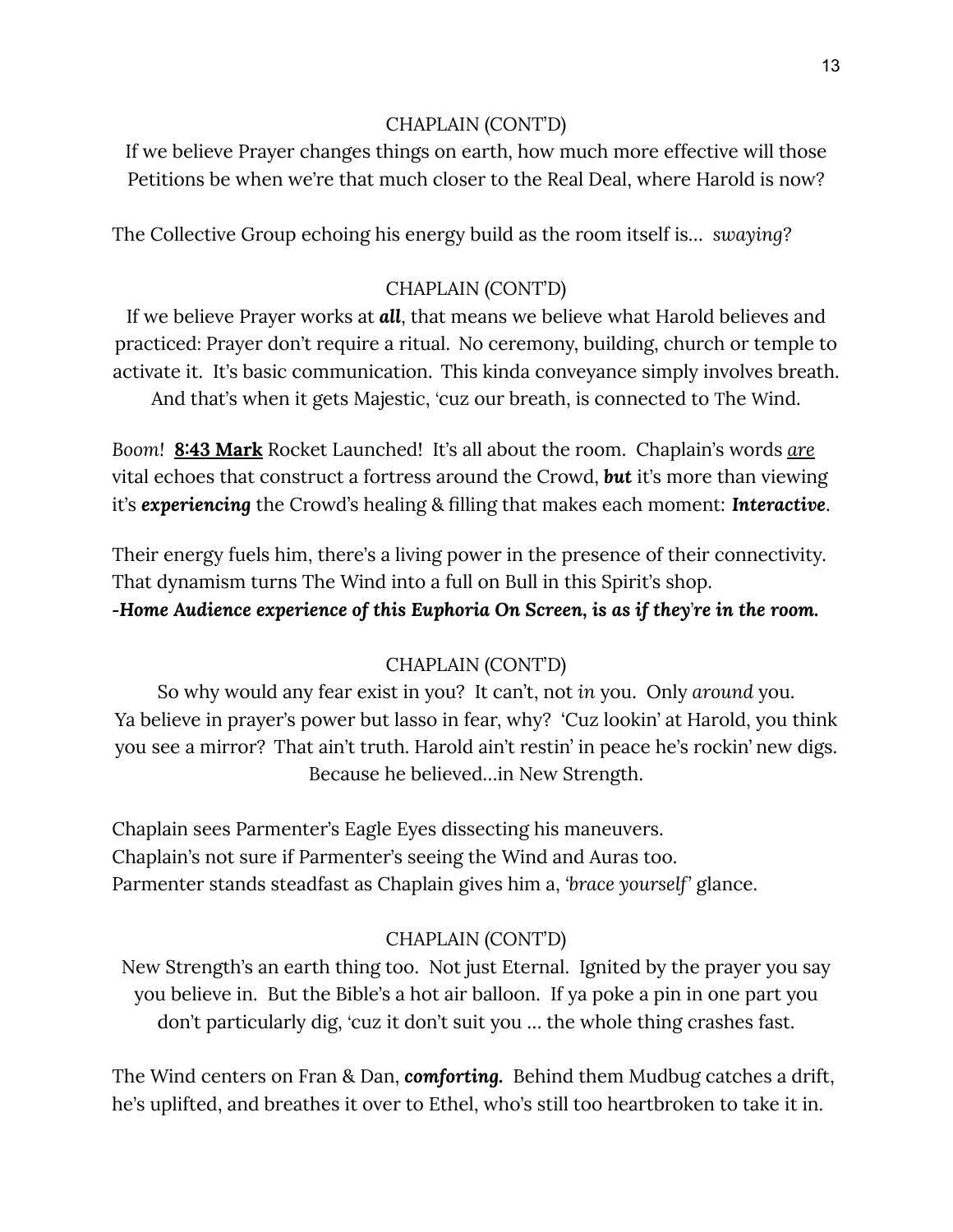## CHAPLAIN (CONT'D)

We believe*…* each breath's connected to the Spirit. That means *we, me, you,* believe the Spirit's in you right now, *and* all around. Keeping out evil hovering us with fear, tryin' right now to get in. If we believe in His Spirit, we gotta believe in the *'others…'* But No Fear!

Chaplain's look to Mildred soars from him, onto her, *boom* **9:17 Mark** landing hard. In continual silent prayer, she Fires a hard prayer right at Baker.

Baker stares dark daggers at Chap, morphing to a missile of mist at the **9:20 Mark's** Crashing Cymbal, searing the air toward Chap ~ Mildred's prayer *drills* that, veering its course, **9:22 Mark**. Chaplain sees it curveball his waist as he leans into the **9:23 Mark's** Swinging Strings out of Baker's broken lasso & slinging him a victory smirk.

# CHAPLAIN (CONT'D)

New Strength! Not just for Harold *for now.* Ya believe in prayer? Prayer comes from the Word. Word says we've got Victory in Christ who loves us. That right there's our arsenal peoples! They come atcha, cast those evil freaks out; His name, that simple! One Breath! One Word. Saying the Name: *'Jesus'* is a nuke button! Clears the room!

The Room is Clear. The Wind is gone, but something, is building. And it's starting near to, and coming from, Elise.

# CHAPLAIN (CONT'D)

*Now* you know what to do, *now* we never have to own *afraid*. And all we're doing… is building a *MIGHTY* Army. Our time is now.

His hands outstretched over the Crowd, bringing them in. These physically fragile Spiritual Warriors, so close to the other side, are tapping into it on this one. Ready.

The Wind is heard in the music, a Vortex Rising. Elise, still not fully seen is seeing a vibrating glow…one that's connected to them all.

# CHAPLAIN (CONT'D)

*'*Cuz every 20 Years, The Wind picks up across our fields & across this land. And I've got it on Good Authority … these, are the Final 20.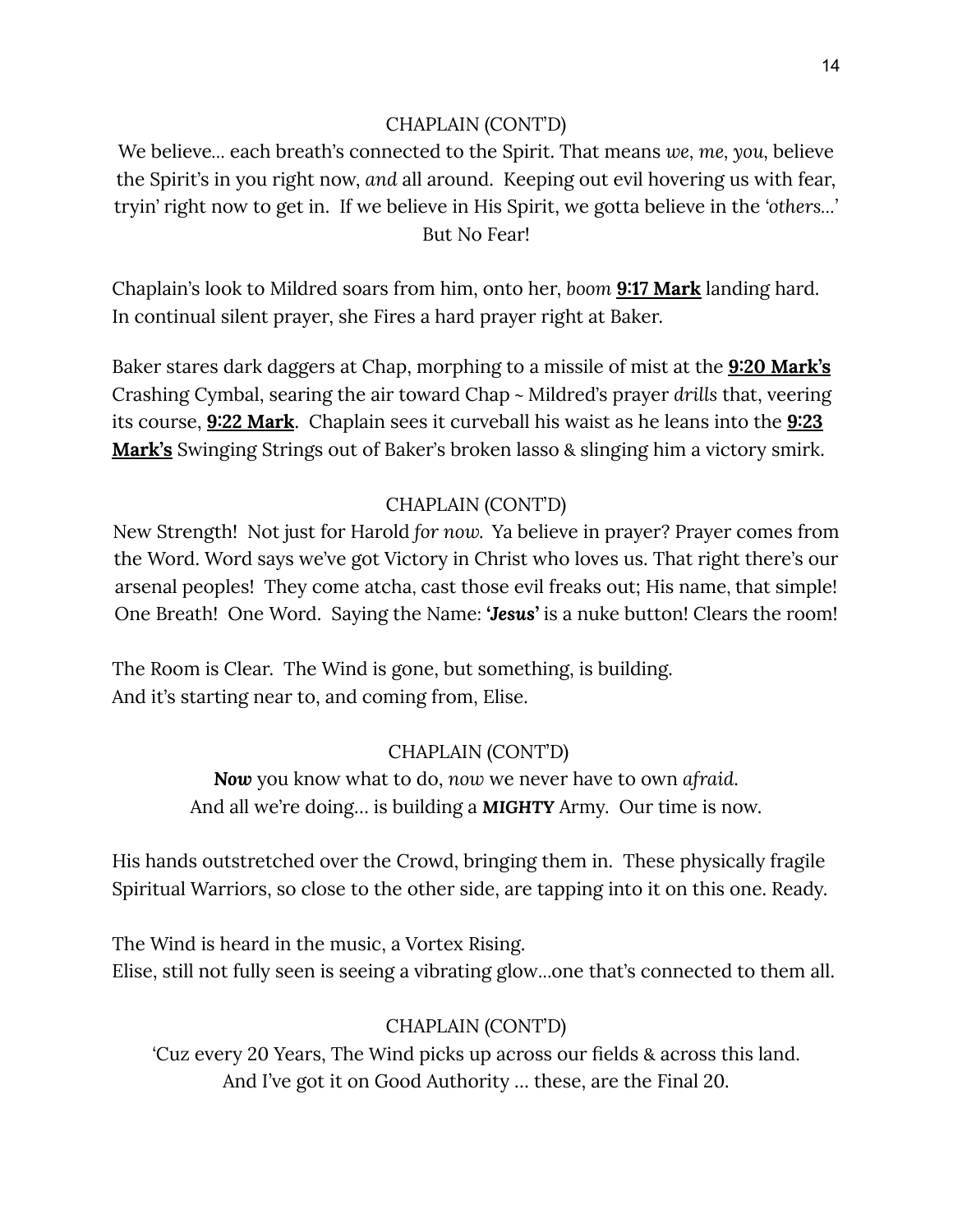He sees Mildred's interest peak. Then he squares eyes with a ticked off Parmenter. The *'Final 20 Years*' revelation was the result of Chap's initial, *'ok it's on'* look to him.

**10:26-30 Mark** Mildred studies Parmenter, knowing he knows something of the *'20.'*

# **10:31-35 Mark:**

CHAPLAIN (CONT'D) Keep the Faith up. Keep that fear away. And keep your eyes on The Wind.

# **TITLE CARD: T H E O F F I C I A N T**

Follows him, **10:36-52 Mark** as he heads off stage. Whispering in conversation with God; Refueling.

Circular **TITLE CARDS**, residue of The Wind, form and follow him, leaving a trail. SEASON 1 Of 2 STORY 4 Of 60

Chaplain continues conversing, covering each section he passes, clearing their air. His prayers seen subtle in the distance, hitting the marks, uplifting/soothing people. Fran and Dan in the foreground, being blanketed in comfort. Parmenter far beyond, noting every Chaplain-step-and-breath. Baker's long gone. Everything about Everyone is Peace.

**10:53 Marks** a transitioning into:

*'OCEANS' (Where My Feet May Fall)* by *Hillsong.* Starting at its **7:44 Mark** blending briefly inside the end of MIGHTY RIO GRANDE. Chaplain Heads Out. And Exits Entering:

# **INT. HOSPICE HALLWAY - DAY 7:59-8:16 Mark**

Chaplain's seen, from behind, heading up the hallway to James' room. He stops. Looking up, watching sporadic Dark Clouds forming. The View now moving up to him, shows his expression: Actually a bit of concern. But a Mist-Missile breaking off, aimed at James' Door, switches Chap back on clock. Chaplain walks the walk of what he just taught, *whispering* his own rocket launcher: